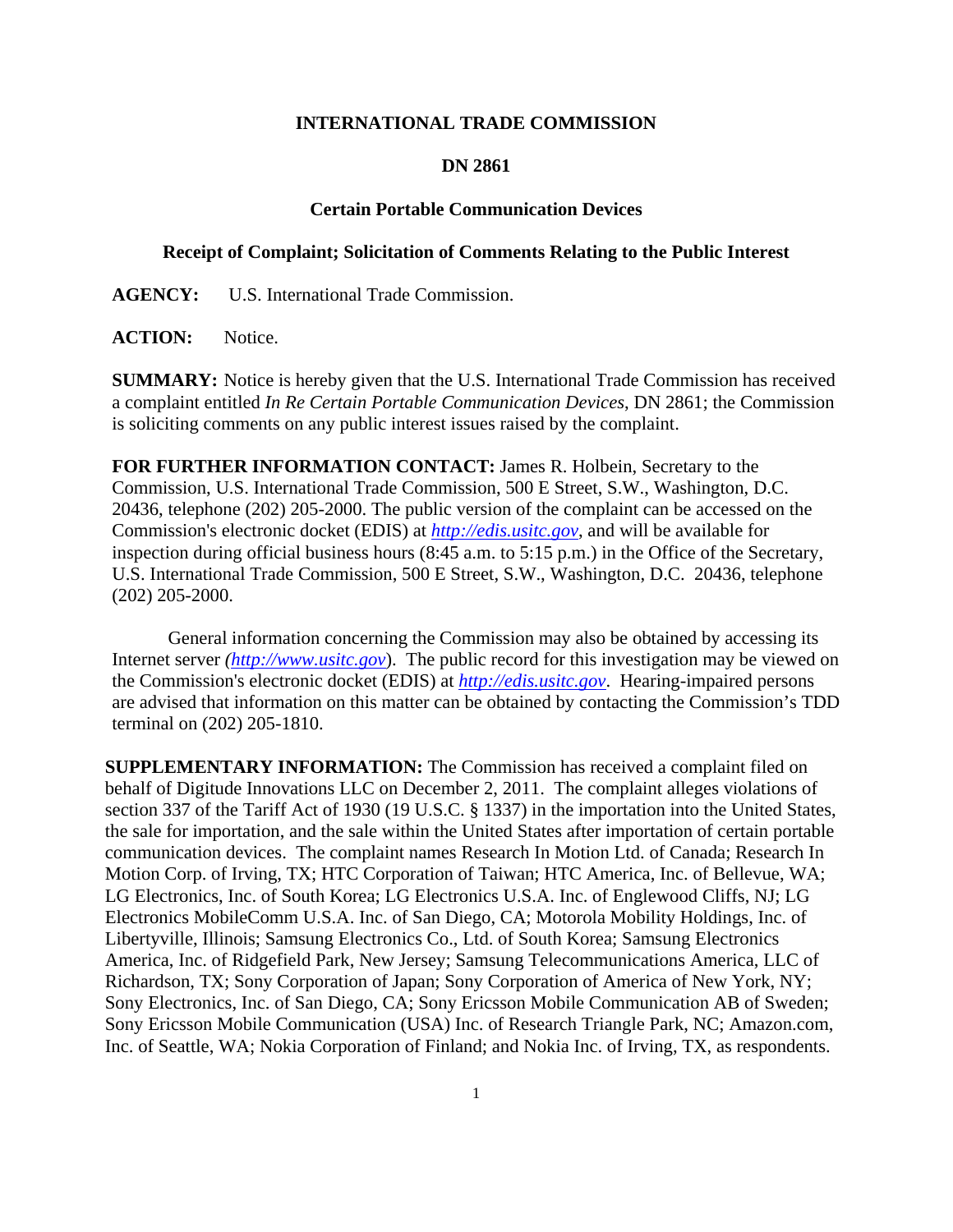The complainant, proposed respondents, other interested parties, and members of the public are invited to file comments, not to exceed five pages in length, on any public interest issues raised by the complaint. Comments should address whether issuance of an exclusion order and/or a cease and desist order in this investigation would negatively affect the public health and welfare in the United States, competitive conditions in the United States economy, the production of like or directly competitive articles in the United States, or United States consumers.

In particular, the Commission is interested in comments that:

- (i) explain how the articles potentially subject to the orders are used in the United States;
- (ii) identify any public health, safety, or welfare concerns in the United States relating to the potential orders;
- (iii) indicate the extent to which like or directly competitive articles are produced in the United States or are otherwise available in the United States, with respect to the articles potentially subject to the orders; and
- (iv) indicate whether Complainant, Complainant's licensees, and/or third party suppliers have the capacity to replace the volume of articles potentially subject to an exclusion order and a cease and desist order within a commercially reasonable time.

 Written submissions must be filed no later than by close of business, five business days after the date of publication of this notice in the *Federal Register*. There will be further opportunities for comment on the public interest after the issuance of any final initial determination in this investigation.

 Persons filing written submissions must file the original document and 12 true copies thereof on or before the deadlines stated above with the Office of the Secretary. Submissions should refer to the docket number ("Docket No. 2861") in a prominent place on the cover page and/or the first page. The Commission's rules authorize filing submissions with the Secretary by facsimile or electronic means only to the extent permitted by section 201.8 of the rules (see Handbook for Electronic Filing Procedures,

http://www.usitc.gov/secretary/fed\_reg\_notices/rules/documents/handbook\_on\_electronic\_filing. pdf. Persons with questions regarding electronic filing should contact the Secretary (202-205- 2000).

 Any person desiring to submit a document to the Commission in confidence must request confidential treatment. All such requests should be directed to the Secretary to the Commission and must include a full statement of the reasons why the Commission should grant such treatment. *See* 19 C.F.R. § 201.6. Documents for which confidential treatment by the Commission is properly sought will be treated accordingly. All nonconfidential written submissions will be available for public inspection at the Office of the Secretary.